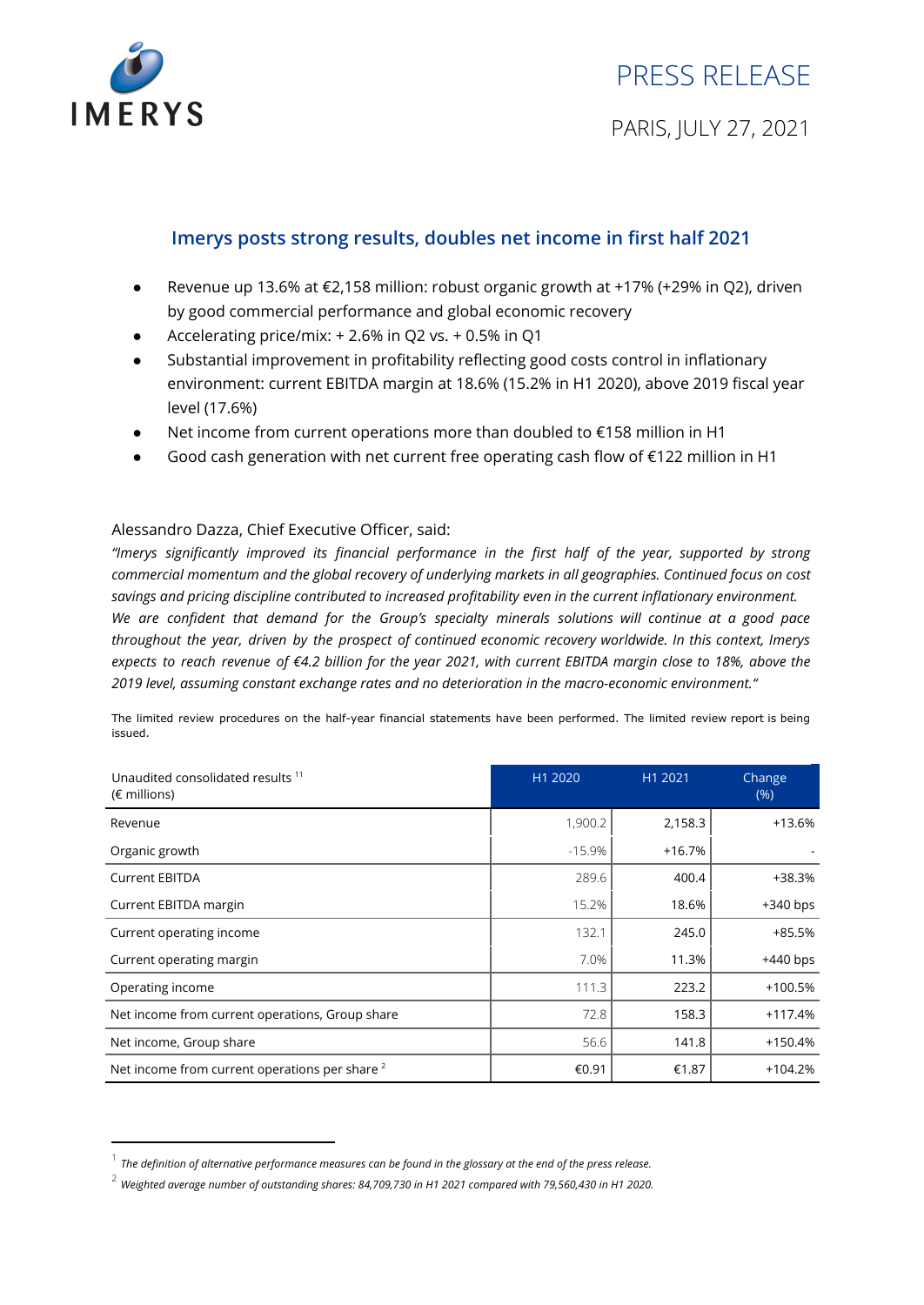# **Highlights**

### **Expansion of carbon black production capacity to serve the fast-growing market of Lithium ion batteries for electric vehicles**

As part of its growth strategy, Imerys will invest €60 million over the next two years to expand carbon black production capacity at its plant in Willebroek, Belgium, in order to support the fast-growing market of Lithium-ion batteries for electric vehicles. With a unique portfolio of natural and synthetic graphite powders, conductive carbon blacks and tailor-made dispersions, Imerys will continue to develop innovative materials for safer and higher-performing batteries in close cooperation with the leading Lithium-ion battery producers in the world.

### **Successful issue of a €300 million Sustainability-Linked Bond**

On May 14, Imerys successfully issued its first sustainability-linked bond for a principal of €300 million, with an annual coupon of 1% maturing in 2031. With this bond, the Group confirms it is fully committed to achieving its broad sustainability ambitions and to reducing greenhouse gas emissions by 36.0% in 2030 relative to revenue (tCO2/M€) from a 2018 base year.

Imerys is rated B by CDP, above the industry average (C), Platinum by Ecovadis and AA by MSCI.

### **Agreement to sell the US kaolin assets serving the paper and board market in North America**

On July 24, Imerys signed an agreement to sell to Thiele Kaolin Company, one of the world's leading producers of processed kaolin clay, certain assets and mining resources supplying hydrous kaolin to the paper & packaging markets. These assets, which are part of Imerys' Performance Minerals Americas business segment, posted revenue of approximately \$76 million in 2020 with 109 employees. This transaction is expected to be completed in the second part of the year.

Imerys expects to generate this year net proceeds of ca. €100 million from the sale of these assets and other recent disposals (i.e. Imerys' stake in Fiberlean Technologies, related production facilities, other minor non-strategic assets).

# **Outlook**

Assuming constant exchange rates and no deterioration in the macro-economic environment, Imerys expects to reach revenue of €4.2 billion for the year 2021, with current EBITDA margin close to 18%, above 2019 level (17.6%).

This outlook reflects the Group's confidence in continued, sustained demand for its specialty minerals solutions across all segments and its ability to deliver on cost savings and positive price-mix in the current inflationary environment. Imerys is ideally positioned to capitalize on the global recovery that is gathering pace.

# **Imerys North American talc entities' Plan of reorganization continues to progress towards final approval**

In April, the Plan of reorganization jointly proposed by Imerys and the representatives of current and future potential claimants reached the required 75% approval threshold from the relevant voting creditors and claimants. The relevant US District Court of Delaware recently rescheduled the confirmation hearing on the proposed Plan to mid-November, resulting in a delay to the beginning of 2022 of the potential final judicial approval of the Plan and closure of the Chapter 11 process.

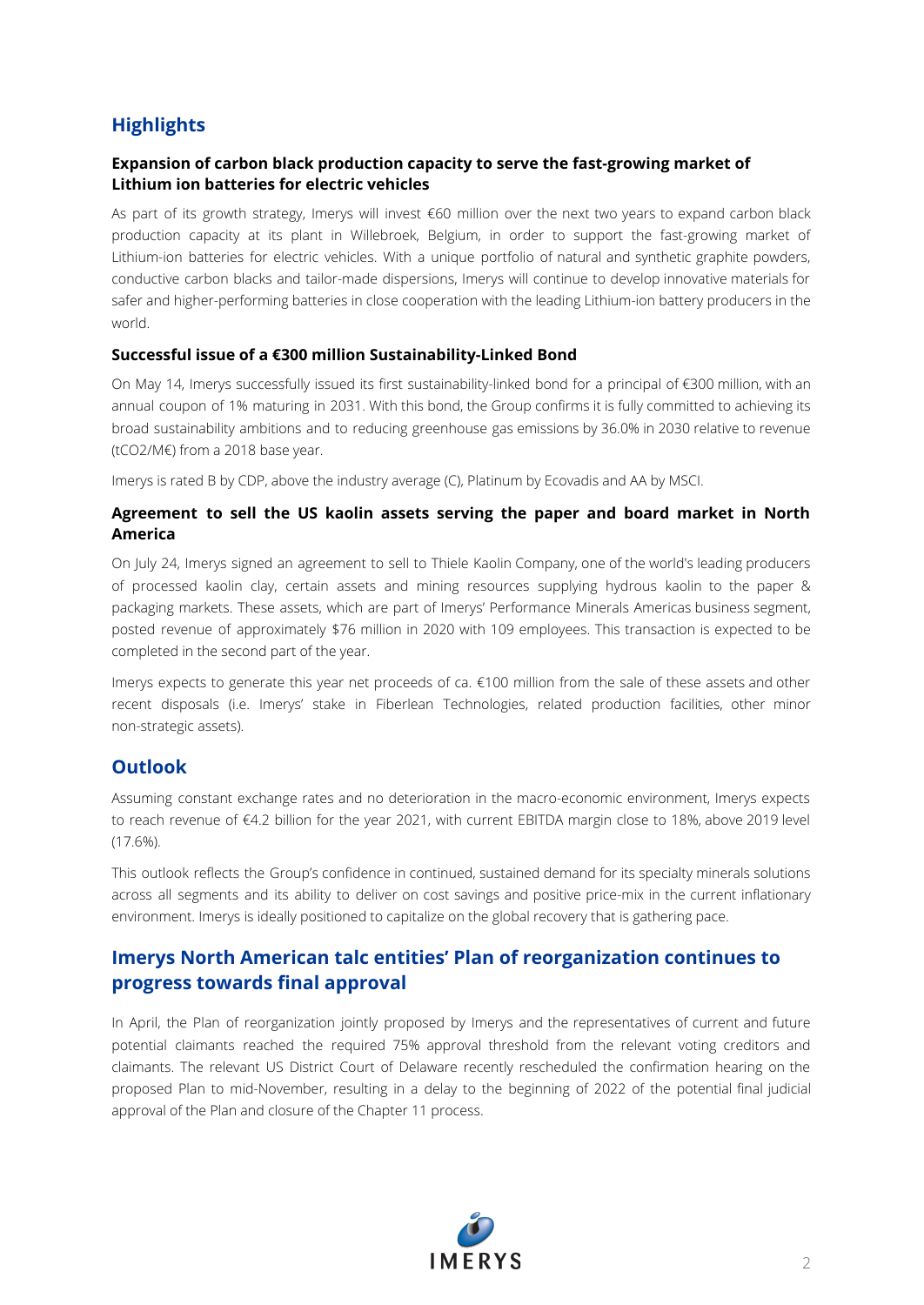# **COMMENTARY ON THE FIRST HALF 2021 RESULTS**

| <b>Total</b>                                      | 1,900.2 | 2,158.3 | $+13.6%$           | $+16.7%$                | $+15.2%$       | $+1.5%$   |
|---------------------------------------------------|---------|---------|--------------------|-------------------------|----------------|-----------|
| Second quarter                                    | 871.6   | 1.099.9 | $+26.2%$           | $+28.9%$                | $+26.3%$       | $+2.6%$   |
| First quarter                                     | 1.028.5 | 1.058.5 | $+2.9\%$           | $+6.3%$                 | $+5.8\%$       | $+0.5%$   |
| Unaudited quarterly data<br>$(\epsilon$ millions) | 2020    | 2021    | Reported<br>Change | Like-for-like<br>change | <b>Volumes</b> | Price mix |
| .                                                 |         |         |                    |                         |                |           |

#### Revenue

Revenue for the first half of 2021 was €2,158.3 million, up 16.7% year-on-year at constant scope and exchange rates, including an exceptional growth of 28.9% in the second quarter. Group sales volumes were up 15.2%, in the first half as the recovery across all underlying markets continued to gain traction.

In a context of high inflation, Imerys' price mix accelerated in Q2 (+2.6%), averaging 1,5% for the first half versus the prior year.

Revenue included a significant, negative currency effect of €82.5 million (-4.3%), primarily as a result of the depreciation of the U.S. dollar against the euro.

The scope effect was €37.6 million for the first half, related mostly to the positive contribution of recent bolt-on acquisitions (Haznedar group, Cornerstone, Sunward Refractories and Hysil) and the divestiture of the kaolin operations in Australia.

### Current EBITDA

| Unaudited quarterly data<br>$(\epsilon$ millions) | 2020  | 2021  | Change     |
|---------------------------------------------------|-------|-------|------------|
| First quarter                                     | 164.8 | 182.7 | $+10.9%$   |
| Second quarter                                    | 124.8 | 217.7 | $+74.5%$   |
| <b>Total</b>                                      | 289.6 | 400.4 | $+38.3%$   |
| Margin                                            | 15.2% | 18.6% | $+340$ bps |

Current EBITDA reached €400.4 million for the first half of 2021, a 38.3% increase vs. H1 2020. Current EBITDA margin improved by 340 basis points to 18.6% versus the first half of 2020.

It benefitted from positive volume contribution (€138.7 million), strong price mix (€11.9 million) and good cost control. Variable costs were stable (+€0.7 million), as inflation was offset by savings related to purchasing initiatives and the I-Cube industrial excellence program. Fixed costs and overheads were up €36.1 million vs last year, following increased activity at all production sites.

The currency effect was negative at €21.8 million.

Current operating income reached €245.0 million for the first half of 2021, an 85.5% increase compared to the first half of last year.

#### Net income from current operations

Net income from current operations, Group share, totaled €158.3 million, up 117.4% vs. 2020. Net financial result was negative at -€18.0 million. The income tax expense of €61.3 million corresponds to an effective tax

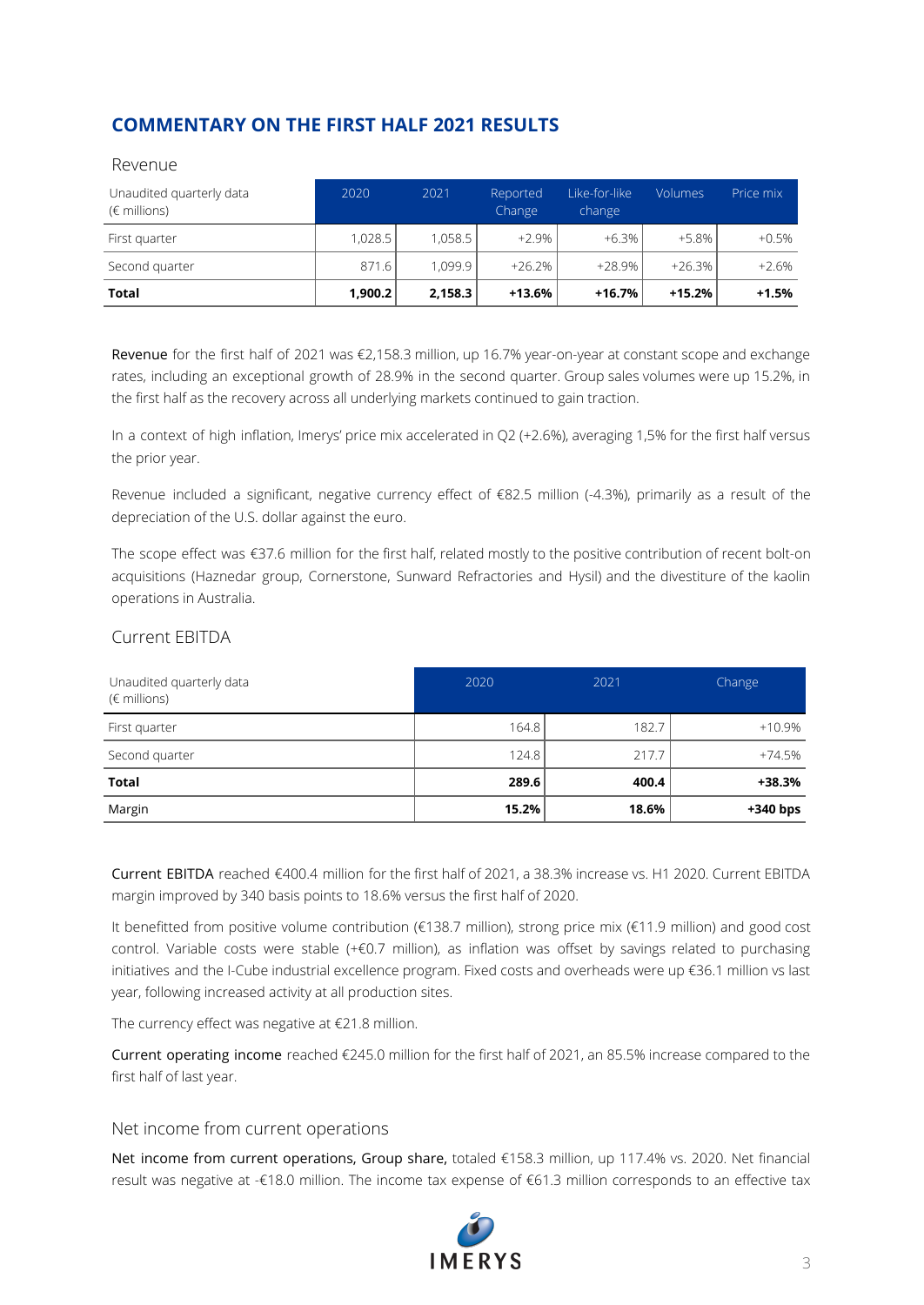rate of 27.0%, compared with 28.0% in the first half of 2020. Net income from current operations, Group share, per share, was up 104.2% to €1.87.

#### Net income

Net income, Group share, totaled €141.8 million in the first half of 2021, after -€16.5 million of other income and expenses, after tax.

### Net current free operating cash flow

| $(\epsilon$ millions)                                                                                  | H1 2020 | H1 2021 |
|--------------------------------------------------------------------------------------------------------|---------|---------|
| <b>Current FBITDA</b>                                                                                  | 289.6   | 400.4   |
| Increase $\left(\frac{1}{2}\right)$ / decrease $\left(\frac{1}{2}\right)$ in operating working capital | 46.4    | (62.7)  |
| Notional tax on current operating income                                                               | (37.0)  | (66.1)  |
| Other                                                                                                  | 2.9     | 2.8     |
| Net current operating cash flow (before capital expenditure)                                           | 301.9   | 274.4   |
| Capital expenditure                                                                                    | (149.4) | (142.7) |
| Right of use assets (IFRS 16)                                                                          | (13.4)  | (9.5)   |
| Net current free operating cash flow                                                                   | 139.1   | 122.2   |

Imerys generated a solid net current free operating cash flow of €122.2 million in the first half of 2021, thanks primarily to disciplined working capital management. This figure includes:

- €142.7 million in paid capital expenditures; booked capital expenditures amounted to €116.0 million.
- Increase in operating working capital (€62.7 million) compared to last year, driven by a significant increase in activity.

| $(\epsilon$ millions)                   | H1 2020 | H1 2021 |
|-----------------------------------------|---------|---------|
| Net current free operating cash flow    | 139.1   | 122.2   |
| Acquisitions and disposals              | (32.0)  | 12.7    |
| Dividend                                | (137.0) | (98.4)  |
| Change in equity                        | 118.1   | (1.8)   |
| Change in non-operating working capital | (20.9)  | (33.1)  |
| Other non-recurring income and expenses | (32.8)  | (30.7)  |
| Debt servicing costs                    | (18.9)  | (11.4)  |
| Exchange rates and other                | (33.4)  | 0.9     |
| Change in net financial debt            | (17.8)  | (39.7)  |

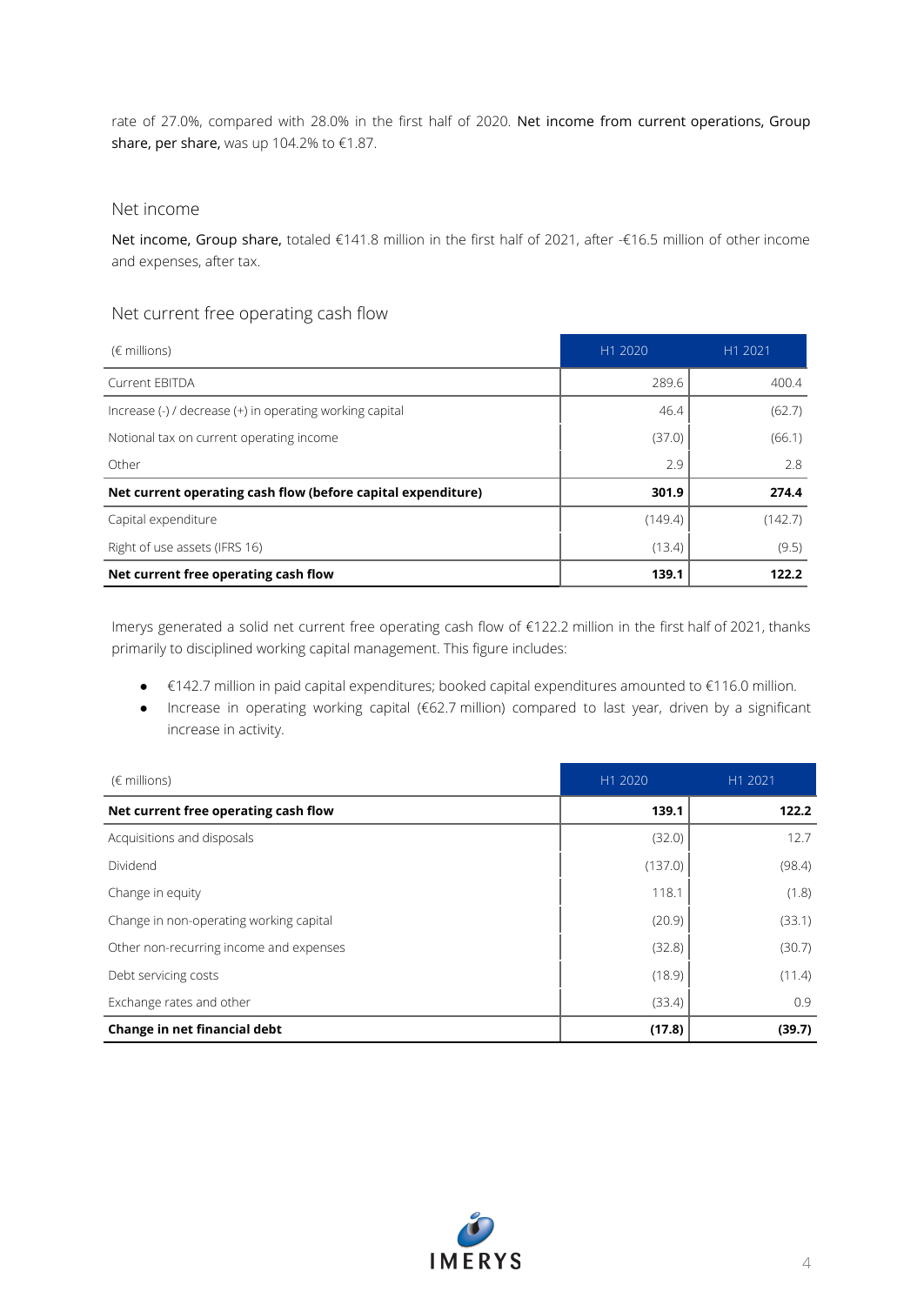## Financial structure

| $(\epsilon$ millions)                     | Dec 31, 2020 | June 30, 2021 |
|-------------------------------------------|--------------|---------------|
| Net financial debt                        | 1,508.0      | 1,547.6       |
| Shareholders' equity                      | 2,955.6      | 3,128.4       |
| Net financial debt / shareholders' equity | 51.0%        | 49.5%         |
| Net financial debt/current EBITDA*        | 2.4x         | 2.1x          |

\*Based on the last twelve month current EBITDA

As of June 30, 2021, net financial debt totaled €1,547.6 million, which corresponds to a net financial debt to current EBITDA ratio of 2.1 x, improving vs last year.

The Group's financial structure is solid, as evidenced by the "investment grade" ratings confirmed by Standard and Poor's (September 14, 2020, BBB-, stable outlook) and Moody's (March 31, 2021, Baa3, stable outlook).

# **COMMENTARY BY SEGMENT**

Performance Minerals (56% of consolidated revenue)

| O <sub>2</sub> 2020<br>$(\epsilon$ millions) | O <sub>2</sub> 2021<br>$(\epsilon$ millions) | Like for like<br>change on<br>O <sub>2</sub> 2020 | Unaudited quarterly data                         | H1 2020<br>$(\epsilon$ millions) | H1 2021<br>$(\epsilon$ millions) | Like for like<br>change on<br>H1 2020 |
|----------------------------------------------|----------------------------------------------|---------------------------------------------------|--------------------------------------------------|----------------------------------|----------------------------------|---------------------------------------|
| 214                                          | 242                                          | $+20.5%$                                          | Revenue Americas                                 | 464                              | 473                              | $+10.1%$                              |
| 228                                          | 300                                          | $+33.7%$                                          | Revenue Europe, Middle East and<br>Africa (EMEA) | 501                              | 583                              | $+17.9%$                              |
| 106                                          | 125                                          | $+27.3%$                                          | Revenue Asia-Pacific (APAC)                      | 217                              | 255                              | $+26.6%$                              |
| (45)                                         | (50)                                         |                                                   | Eliminations                                     | (92)                             | (98)                             |                                       |
| 501                                          | 616                                          | $+27.7%$                                          | <b>Total revenue</b>                             | 1,090                            | 1,212                            | $+16.6%$                              |
|                                              | ۰                                            |                                                   | <b>Current EBITDA</b>                            | 202                              | 263                              | $+30.2%$ *                            |
|                                              |                                              |                                                   | Current EBITDA margin                            | 18.5%                            | 21.7%                            | $+320$ bps                            |

*\* Reported growth*

Revenue generated by the Performance Minerals segment was up 16.6% like-for-like in the first half of 2021. On a reported basis, revenue was up 11.2% after a negative currency effect of €50.4 million (-4.6%) and a positive scope effect of €1.9 million (+0.2%).

Revenue in the Americas was up 10.1% at constant scope and exchange rates in the first half of 2021, of which +20.5% in the second quarter, despite persisting logistic issues which created a significant order backlog. The overall rebound in activity was supported by sales of paints, rubber, polymers and ceramic products in the construction industry and a better performance of filtration and agriculture markets in the consumer goods sector.

Revenue in Europe, Middle East and Africa increased by 17.9% at constant scope and exchange rates in the first half of 2021. During the second quarter (+33.7%), the Group benefited from a dynamic construction sector (paints, coatings, rubber and ceramic applications) and better consumer goods market (filtration and life science applications), which returned to pre-crisis levels. Despite a strong upturn, automotive - which continued to suffer from global chip availability issues - and paper markets remained below their 2019 levels.

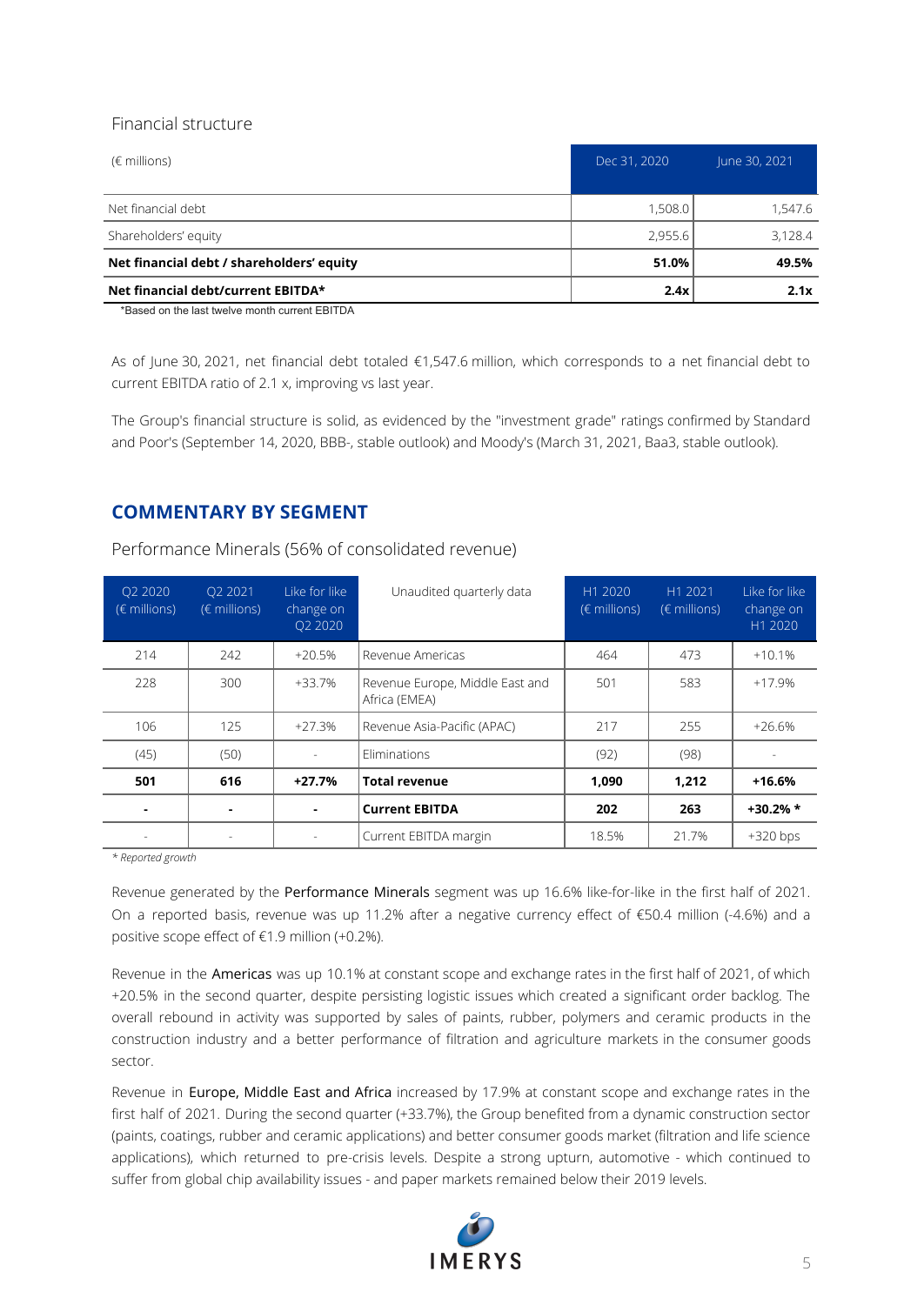Revenue in Asia-Pacific was up 26.6% at constant scope and exchange rates in the first half of 2021 (+27.3% in the second quarter) thanks to the rebound of all end markets and geographies, in particular in Graphite & Carbon for mobile energy.

| O <sub>2</sub> 2020<br>$(\epsilon$ millions) | O <sub>2</sub> 2021<br>$(\epsilon$ millions) | Like for like<br>change on<br>O <sub>2</sub> 2020 | Unaudited quarterly data                        | H1 2020<br>$(\epsilon$ millions) | H1 2021<br>$(\epsilon$ millions) | Like for like<br>change on<br>H1 2020 |
|----------------------------------------------|----------------------------------------------|---------------------------------------------------|-------------------------------------------------|----------------------------------|----------------------------------|---------------------------------------|
| 137                                          | 198                                          | +30.8%                                            | Revenue High Temperature<br>Solutions           | 301                              | 385                              | $+18.0%$                              |
| 246                                          | 311                                          | $+31.9%$                                          | Revenue Refractory, Abrasives &<br>Construction | 543                              | 606                              | $+16.4%$                              |
| (6)                                          | (16)                                         |                                                   | Eliminations                                    | (18)                             | (28)                             |                                       |
| 377                                          | 493                                          | $+29.4%$                                          | <b>Total revenue</b>                            | 826                              | 962                              | $+16.0%$                              |
|                                              |                                              |                                                   | <b>Current EBITDA</b>                           | 88                               | 140                              | $+60.6%$ *                            |
|                                              |                                              |                                                   | Current EBITDA margin                           | 10.6%                            | 14.6%                            | $+400$ bps                            |

## High Temperature Materials & Solutions (44% of consolidated revenue)

*\* Reported growth*

Revenue generated by the High Temperature Materials and Solutions segment was up 16.0% in the first half of 2021 at constant scope and exchange rates. On a reported basis, revenue increased by 16.5% with a positive scope effect of €35.7 million (+4.3%) and a negative currency effect of €27.2 million (-3.3%).

Revenue in High Temperature Solutions, which is serving the iron & steel, thermal and foundry markets, increased by 18.0% year-on-year at constant scope and exchange rates in the first half of 2021, posting growth of 30.8% growth in the second quarter. The business continued to benefit from the strong underlying markets recovery, particularly in the US and Asia, and to a lesser extent in Europe, currently lagging behind in the recovery cycle. The rebound was supported by the dynamism of the construction sector and by the automotive market, which however has not yet fully recovered to its pre-crisis level mainly as a consequence of the global chip shortage. Last year's bolt-on acquisitions (Haznedar in Turkey, Sunward in Taiwan and Hysil in India) are performing above expectations.

Revenue in the Refractory, Abrasives & Construction business area was up 16.4% at constant scope and exchange rates in the first half of 2021, driven by an increase in volumes in all market segments, thanks to a strong global rebound in demand for industrial equipment, especially in the second quarter, and further growth in building and infrastructure (specialty binders). In India, where the recovery was particularly strong in the first half despite the Covid-19, the new greenfield plant in Vizag continued its ramp up to serve the dynamic domestic refractory and construction markets.

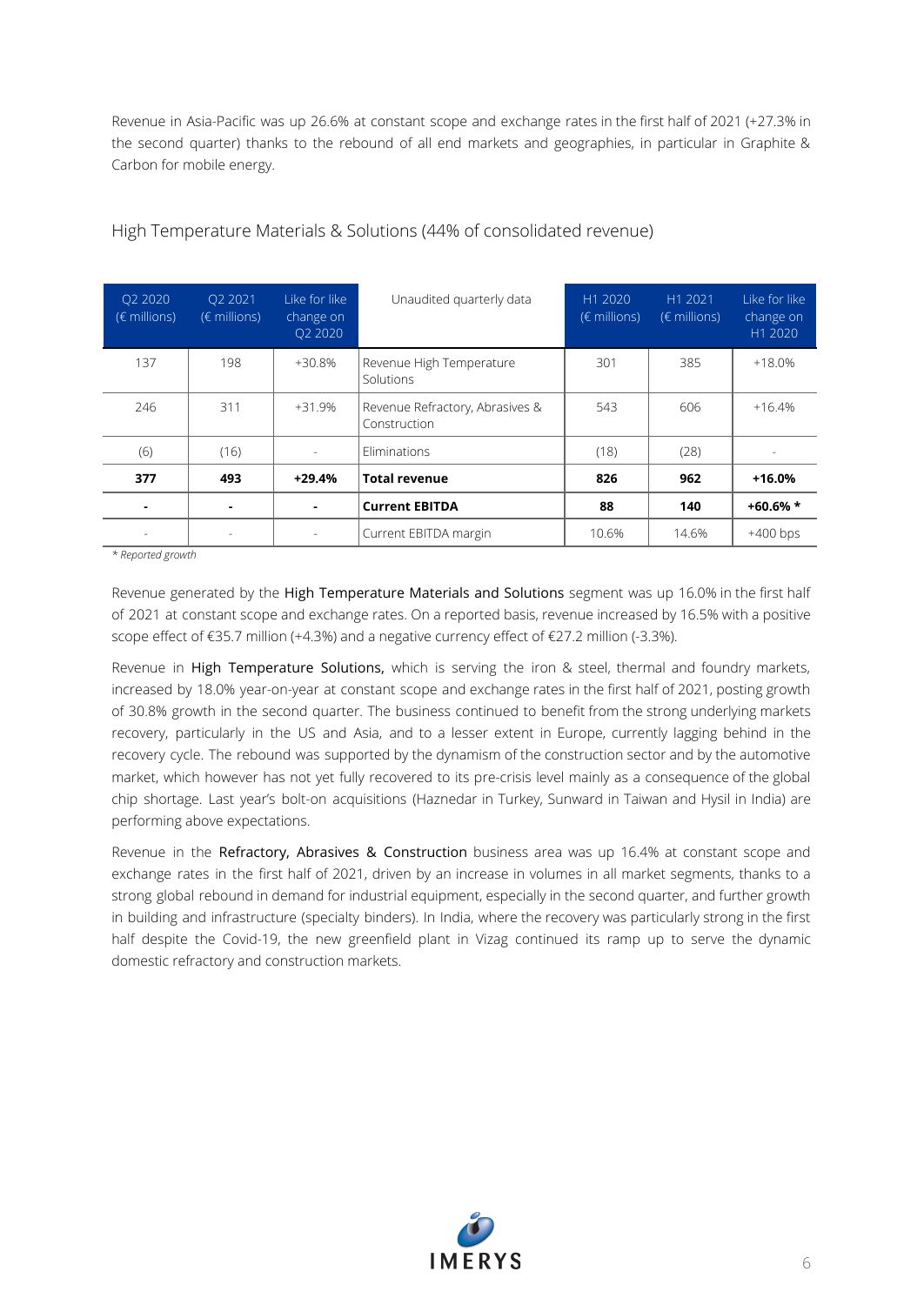### First half 2021 results webcast

The press release is available on the Group's website *[www.imerys.com](http://www.imerys.com)*. The Group will hold a live webcast to discuss the first half 2021 results at 6.30 PM (CET) on July 27, 2021, which can be accessed on the Group's website *[www.imerys.com](http://www.imerys.com)*.

### Financial Calendar

| November 2, 2021  | Third quarter 2021 Results |
|-------------------|----------------------------|
| February 17, 2022 | 2021 annual results        |
| April 28, 2022    | 1st quarter 2022 results   |
| July 28, 2022     | 1st half 2022 results      |
| November 2, 2022  | 3rd quarter 2022 results   |

These dates are subject to change and may be updated on the Group's website *[https://www.Imerys.com/finance](https://www.imerys.com/finance)*.

*The world's leading supplier of mineral-based specialty solutions for industry with €3.8 billion in revenue and* 16,400 employees in 2020. Imerys delivers high value-added, functional solutions to a great number of sectors, from *processing industries to consumer goods. The Group draws on its understanding of applications, technological knowledge and expertise in material science to deliver solutions by beneficiating its mineral resources, synthetic minerals and formulations. Imerys' solutions contribute essential properties to customers' products and their performance, including heat resistance, hardness, conductivity, opacity, durability, purity, lightness, filtration,* absorption and water repellency. Imerys is determined to develop responsibly, in particular by fostering the emergence *of environmentally-friendly products and processes.*

*More comprehensive information about Imerys may be obtained from its website [\(www.imerys.com](http://www.imerys.com)) in the Regulated Information section, particularly in its Registration Document filed with the French financial markets authority (*Autorité des marchés financiers*, AMF) on March 22, 2021 under number D.21-0167 (also available from the AMF* website, www.amf-france.org). Imerys draws investors' attention to chapter 2 "Risk Factors and Internal Control" of its *Registration Document.*

*Disclaimer: This document contains projections and other forward-looking statements. Investors should be aware that* such projections and forward-looking statements are subject to various risks and uncertainties (many of which are difficult to predict and generally beyond the control of Imerys) that could cause actual results and developments to *differ materially from those expressed or implied.*

#### Analyst/Investor Relations:

Vincent Gouley: +33 (0)1 49 55 64 69

*finance@imerys.com*

Press contacts:

Claire Lauvernier: +33 (0)1 49 55 66 65 Hugues Schmitt (DGM Conseil): +33 (0)1 40 70 11 89

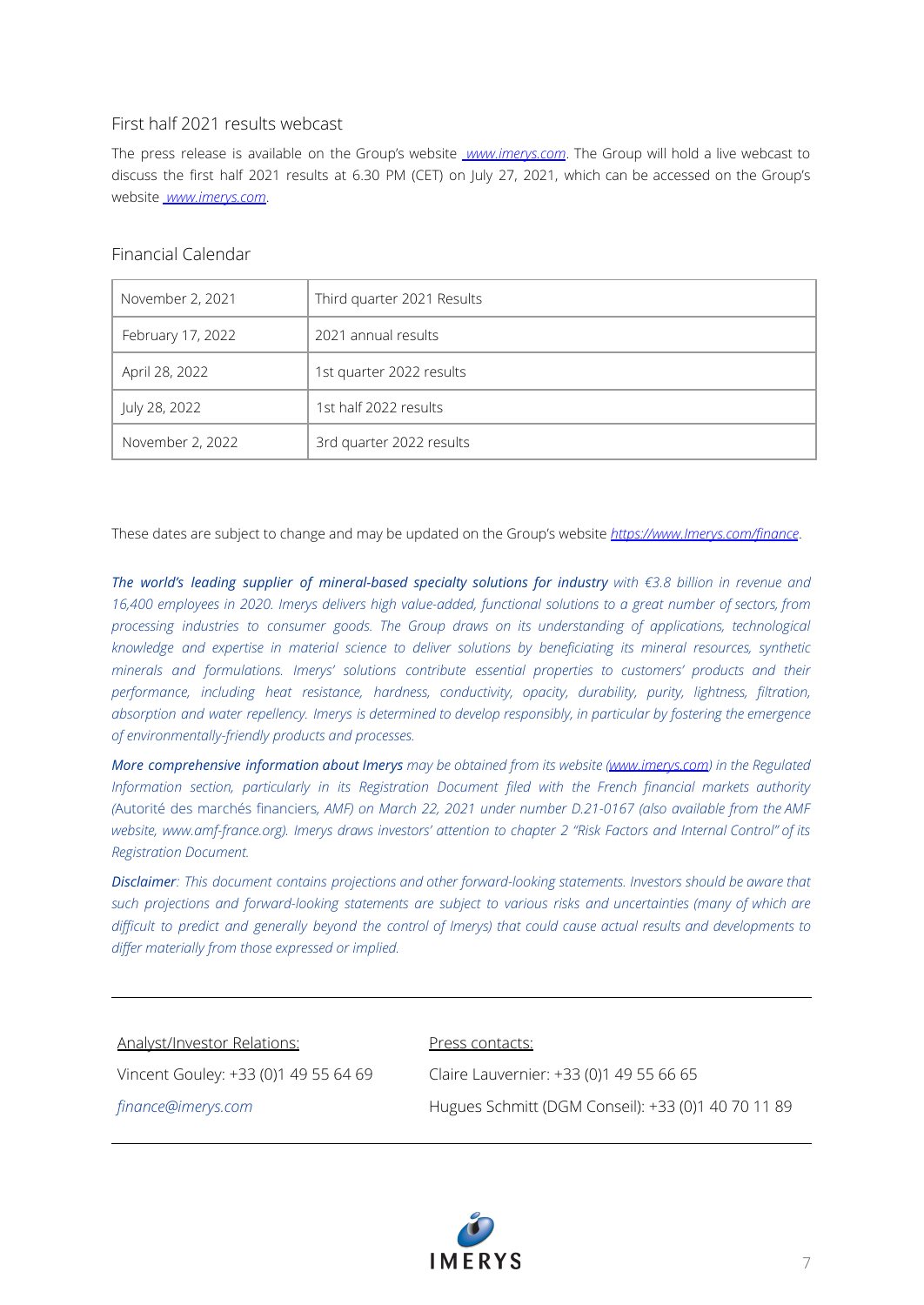# **APPENDIX**

### Revenue

| Revenue by business group<br>$(\epsilon$ millions) | Q2 2020 | Q2 2021 | Reported<br>change | Group<br>structure | Exchange<br>rates | Like for like<br>change |
|----------------------------------------------------|---------|---------|--------------------|--------------------|-------------------|-------------------------|
| Performance Minerals                               | 501     | 616     | $+22.9%$           | $+0.2%$            | $-3.3%$           | $+27.4%$                |
| High Temperature Materials<br>& Solutions          | 377     | 493     | +30.7%             | $+4.8%$            | $-2.5%$           | $+29.4%$                |
| <b>Holding &amp; Eliminations</b>                  | (6)     | (18)    | n.s.               | n.s.               | n.s.              | n.s.                    |
| Total                                              | 872     | 1,100   | $+26.2%$           | $+2.0%$            | $-3.5%$           | $+28.9%$                |

# Key income indicators

| $(\epsilon$ millions)                           | Q1 2020 | Q1 2021 | Change   |
|-------------------------------------------------|---------|---------|----------|
| Revenue                                         | 1,028.5 | 1,058.5 | $+2.9%$  |
| <b>Current EBITDA</b>                           | 164.8   | 182.7   | $+10.9%$ |
| <b>Current operating income</b>                 | 82.6    | 116.3   | +40.8%   |
| Current financial expense                       | (13.0)  | (11.7)  |          |
| Current taxes                                   | (19.5)  | (28.2)  |          |
| Minority interests                              | (0.9)   | (3.1)   |          |
| Net income from current operations, Group share | 49.2    | 73.3    | +48.9%   |
| Other operating income and expenses, net        | (5.2)   | (1.3)   |          |
| Net income, Group share                         | 44.0    | 72.0    | $+63.6%$ |

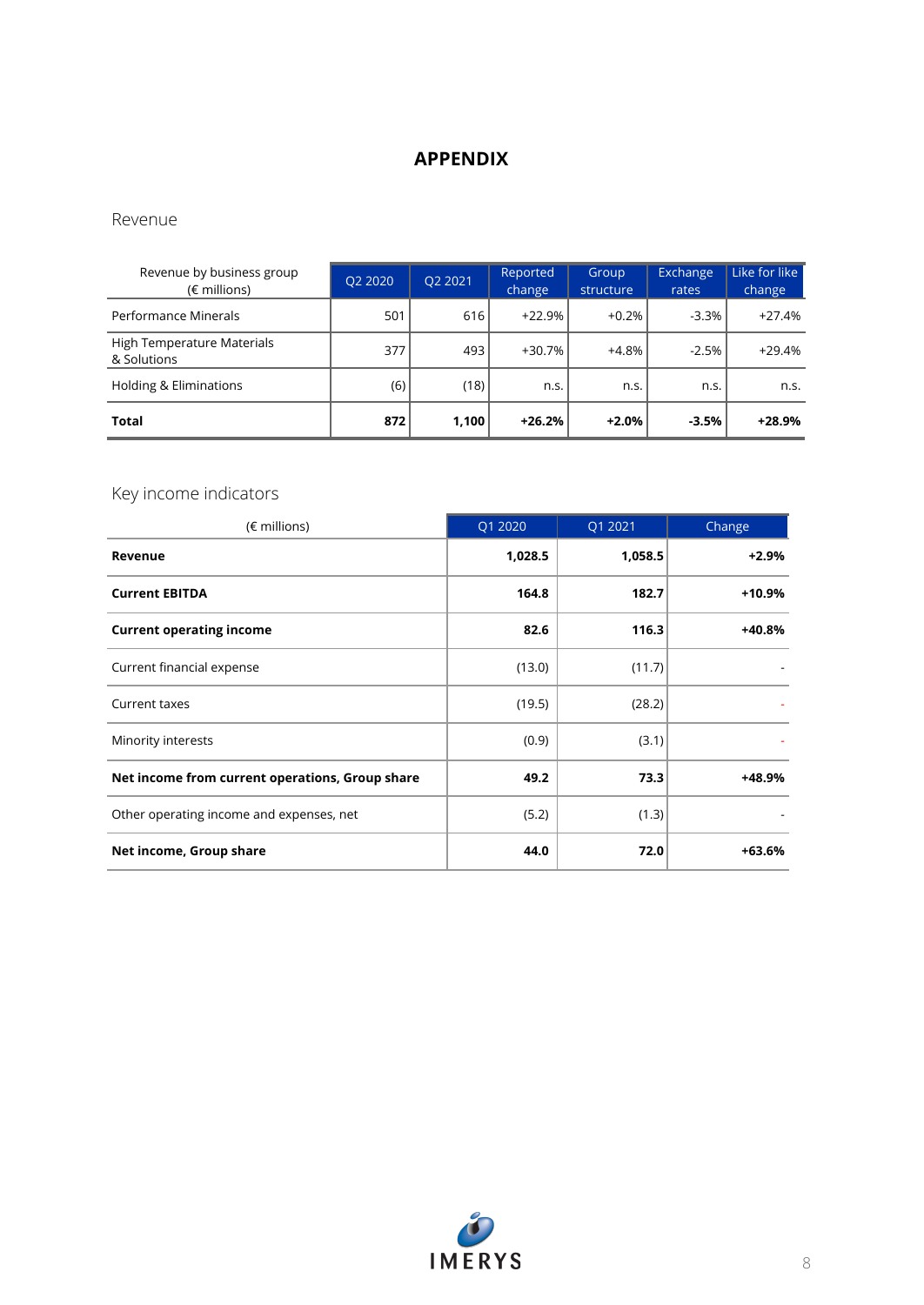| $(\epsilon$ millions)                           | Q2 2020 | Q2 2021 | Change    |
|-------------------------------------------------|---------|---------|-----------|
| Revenue                                         | 871.6   | 1,099.9 | $+26.2%$  |
| <b>Current EBITDA</b>                           | 124.8   | 217.7   | $+74.5%$  |
| <b>Current operating income</b>                 | 49.5    | 128.7   | +159.9%   |
| Current financial expense                       | (16.2)  | (6.3)   |           |
| Current taxes                                   | (9.3)   | (33.0)  |           |
| Minority interests                              | (0.4)   | (4.4)   |           |
| Net income from current operations, Group share | 23.6    | 85.0    | $+260.6%$ |
| Other operating income and expenses, net        | (11.0)  | (15.2)  |           |
| Net income, Group share                         | 12.6    | 69.8    | +453.2%   |

| $(\epsilon$ millions)                           | H1 2020 | H1 2021 | Change    |
|-------------------------------------------------|---------|---------|-----------|
| Revenue                                         | 1,900.2 | 2,158.3 | $+13.6%$  |
| <b>Current EBITDA</b>                           | 289.6   | 400.4   | +38.3%    |
| <b>Current operating income</b>                 | 132.1   | 245.0   | $+85.5%$  |
| Current financial expense                       | (29.2)  | (18.0)  |           |
| Current taxes                                   | (28.8)  | (61.3)  |           |
| Minority interests                              | (1.3)   | (7.4)   |           |
| Net income from current operations, Group share | 72.8    | 158.3   | $+117.4%$ |
| Other operating income and expenses, net        | (16.2)  | (16.5)  |           |
| Net income, Group share                         | 56.6    | 141.8   | $+150.4%$ |

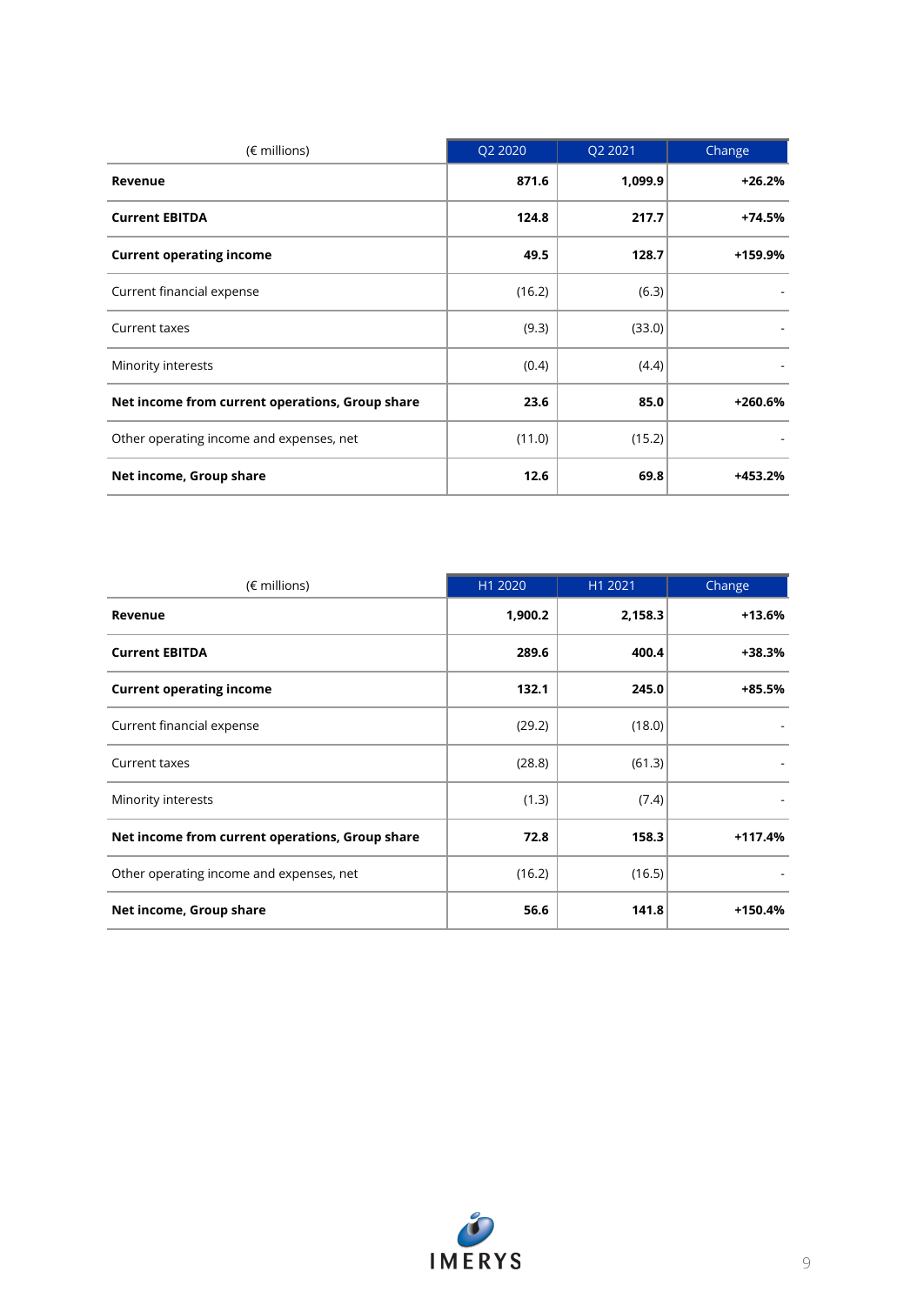## **CONSOLIDATED INCOME STATEMENT**

| $(\epsilon$ millions)                                                 | June 30, 2021 | June 30, 2020 | 2020      |
|-----------------------------------------------------------------------|---------------|---------------|-----------|
| <b>Revenue</b>                                                        | 2,158.3       | 1,900.2       | 3,798.5   |
| Raw materials and consumables used                                    | (728.8)       | (650.5)       | (1,292.9) |
| <b>External expenses</b>                                              | (555.1)       | (486.6)       | (968.4)   |
| Staff expenses                                                        | (464.7)       | (448.2)       | (875.2)   |
| Taxes and duties                                                      | (18.7)        | (21.0)        | (41.7)    |
| Amortization, depreciation and impairment losses                      | (160.0)       | (161.9)       | (342.3)   |
| Intangible assets, mining assets and property, plant and<br>equipment | (135.9)       | (128.3)       | (268.9)   |
| Right-of-use assets                                                   | (24.1)        | (33.6)        | (73.4)    |
| Other current income and expenses                                     | 13.9          | 0.1           | 20.5      |
| <b>Current operating income</b>                                       | 245.0         | 132.1         | 298.5     |
| Gain (loss) from obtaining or losing control                          | 4.0           | (2.6)         | (5.0)     |
| Other non-recurring items                                             | (25.7)        | (18.2)        | (155.5)   |
| <b>Operating income</b>                                               | 223.2         | 111.3         | 138.0     |
| Net financial debt expense                                            | (18.2)        | (24.1)        | (44.4)    |
| Income from securities                                                | 1.4           | 1.4           | 2.7       |
| Gross financial debt expense                                          | (19.7)        | (25.5)        | (47.1)    |
| Interest expense on borrowings and financial debt                     | (17.8)        | (22.9)        | (42.2)    |
| Interest expense on lease liabilities                                 | (1.9)         | (2.6)         | (4.9)     |
| Other financial income (expenses)                                     | 0.2           | (5.1)         | (17.0)    |
| Other financial income                                                | 122.4         | 177.5         | 270.8     |
| Other financial expenses                                              | (122.2)       | (182.6)       | (287.8)   |
| <b>Financial income (loss)</b>                                        | (18.0)        | (29.2)        | (61.4)    |
| Income taxes                                                          | (58.3)        | (24.8)        | (44.3)    |
| <b>Net income</b>                                                     | 146.9         | 57.4          | 32.3      |
| Net income, Group share <sup>(1)</sup>                                | 141.8         | 56.6          | 30.1      |
| Net income attributable to non-controlling interests                  | 5.1           | 0.7           | 2.2       |
| (1) Net income per share:                                             |               |               |           |
| Basic net income per share (in $\epsilon$ )                           | 1.67          | 0.71          | 0.37      |
| Diluted net income per share (in $\epsilon$ )                         | 1.65          | 0.70          | 0.36      |

### **CONSOLIDATED STATEMENT OF FINANCIAL POSITION**

| $(\epsilon$ millions)         | June 30, 2021 | June 30, 2020 | 2020    |
|-------------------------------|---------------|---------------|---------|
| <b>Non-current assets</b>     | 4,816.0       | 5,004.8       | 4,862.4 |
| Goodwill                      | 2,155.5       | 2,140.3       | 2,149.1 |
| Intangible assets             | 288.4         | 289.0         | 287.6   |
| Right-of-use assets           | 176.7         | 223.8         | 192.5   |
| Mining assets                 | 412.6         | 479.0         | 425.6   |
| Property, plant and equipment | 1,489.6       | 1,555.9       | 1,506.9 |
| Joint ventures and associates | 105.5         | 99.6          | 87.3    |
| Other financial assets        | 25.9          | 45.5          | 49.1    |
| Other receivables             | 42.5          | 28.4          | 29.8    |
| Derivative financial assets   | 0.4           |               | 4.1     |
| Deferred tax assets           | 119.0         | 143.2         | 130.4   |
| <b>Current assets</b>         | 2,376.7       | 2,612.4       | 2.128.7 |

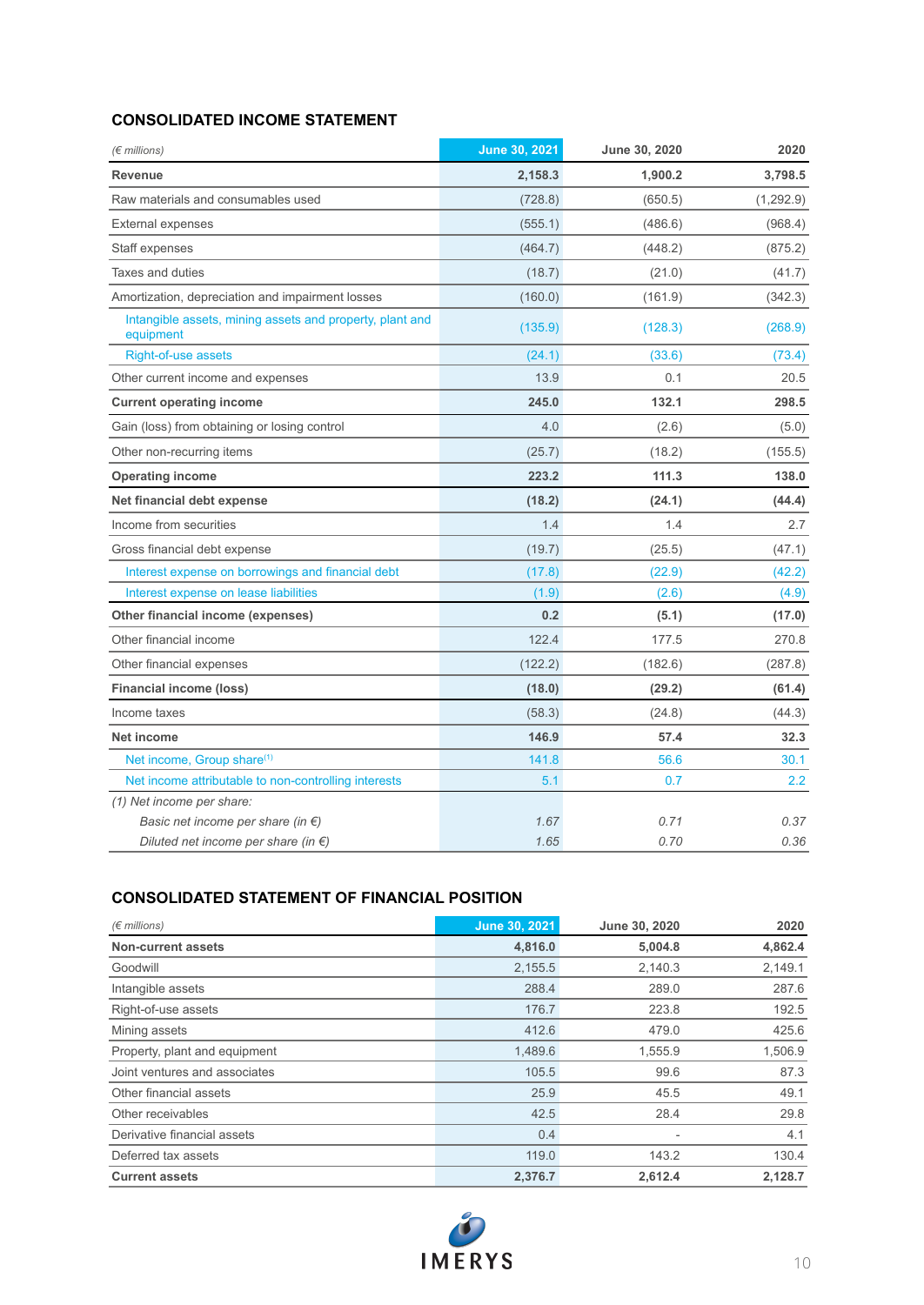| Inventories                                      | 751.3   | 778.4   | 691.8   |
|--------------------------------------------------|---------|---------|---------|
| Trade receivables                                | 677.3   | 549.7   | 568.0   |
| Other receivables                                | 213.1   | 204.8   | 196.3   |
| Derivative financial assets                      | 39.5    | 3.7     | 14.2    |
| Other financial assets                           | 7.5     | 11.9    | 9.9     |
| Cash and cash equivalents                        | 687.9   | 1,063.9 | 648.5   |
| <b>Assets held for sale</b>                      | 59.7    |         |         |
| <b>Consolidated assets</b>                       | 7,252.3 | 7,617.2 | 6,991.1 |
| Equity, Group share                              | 3,067.9 | 3,007.3 | 2,896.6 |
| Share capital                                    | 169.9   | 170.0   | 169.9   |
| Share premium                                    | 614.4   | 617.3   | 614.4   |
| <b>Treasury shares</b>                           | (6.3)   | (11.1)  | (6.7)   |
| <b>Reserves</b>                                  | 2,148.1 | 2,174.3 | 2,088.9 |
| Net income, Group share                          | 141.8   | 56.6    | 30.1    |
| Equity attributable to non-controlling interests | 60.5    | 47.5    | 59.0    |
| <b>Equity</b>                                    | 3,128.4 | 3,054.8 | 2,955.6 |
| <b>Non-current liabilities</b>                   | 2,669.3 | 2,763.3 | 2,740.1 |
| Provisions for employee benefits                 | 277.1   | 337.7   | 352.3   |
| Other provisions                                 | 414.8   | 414.4   | 394.9   |
| Borrowings and financial debt                    | 1,701.3 | 1,694.8 | 1,698.3 |
| Lease liabilities                                | 148.9   | 174.5   | 167.8   |
| Other debts                                      | 21.5    | 32.4    | 34.3    |
| Derivative financial liabilities                 | 8.1     | 5.8     | 0.5     |
| Deferred tax liabilities                         | 97.6    | 103.8   | 92.0    |
| <b>Current liabilities</b>                       | 1,442.1 | 1,799.1 | 1,295.4 |
| Other provisions                                 | 42.7    | 23.3    | 58.8    |
| Trade payables                                   | 582.4   | 500.8   | 475.6   |
| Income taxes payable                             | 101.3   | 74.0    | 79.2    |
| Other debts                                      | 325.2   | 277.6   | 371.6   |
| Derivative financial liabilities                 | 3.0     | 25.5    | 6.0     |
| Borrowings and financial debt                    | 323.9   | 817.3   | 260.9   |
| Lease liabilities                                | 43.2    | 69.4    | 42.6    |
| <b>Bank overdrafts</b>                           | 20.4    | 11.2    | 0.7     |
| Liabilities related to assets held for sale      | 12.4    |         |         |
| <b>Consolidated equity and liabilities</b>       | 7,252.3 | 7,617.1 | 6,991.1 |
|                                                  |         |         |         |

### **CURRENT FREE OPERATING CASH FLOW**

Net current free operating cash flow corresponds to the residual cash flow from recurring operations after current operating income taxes and operating capital expenditure, taking into account proceeds from operating asset disposals and cash changes in operating working capital requirement. In comparison with the cash flow presented in the *Consolidated Statement of Cash Flows*, net current free operating cash flow corresponds to the recurring portion of "Net cash flows from (used in) operating activities" adjusted for acquisitions and disposals of intangible assets and property, plant and equipment in "Cash flow from investing activities" after income taxes.

| $(\epsilon$ millions)                |         | June 30, 2021 June 30, 2020 | 2020      |
|--------------------------------------|---------|-----------------------------|-----------|
| <b>Consolidated Income Statement</b> |         |                             |           |
| Revenue                              | 2.158.3 | 1.900.2                     | 3.798.5   |
| Raw materials and consumables used   | (728.8) | (650.5)                     | (1,292.9) |
| <b>External expenses</b>             | (555.1) | (486.6)                     | (968.4)   |
| Staff expenses                       | (464.7) | (448.2)                     | (875.2)   |
| Taxes and duties $(1)$               | (18.7)  | (21.0)                      | (41.7)    |

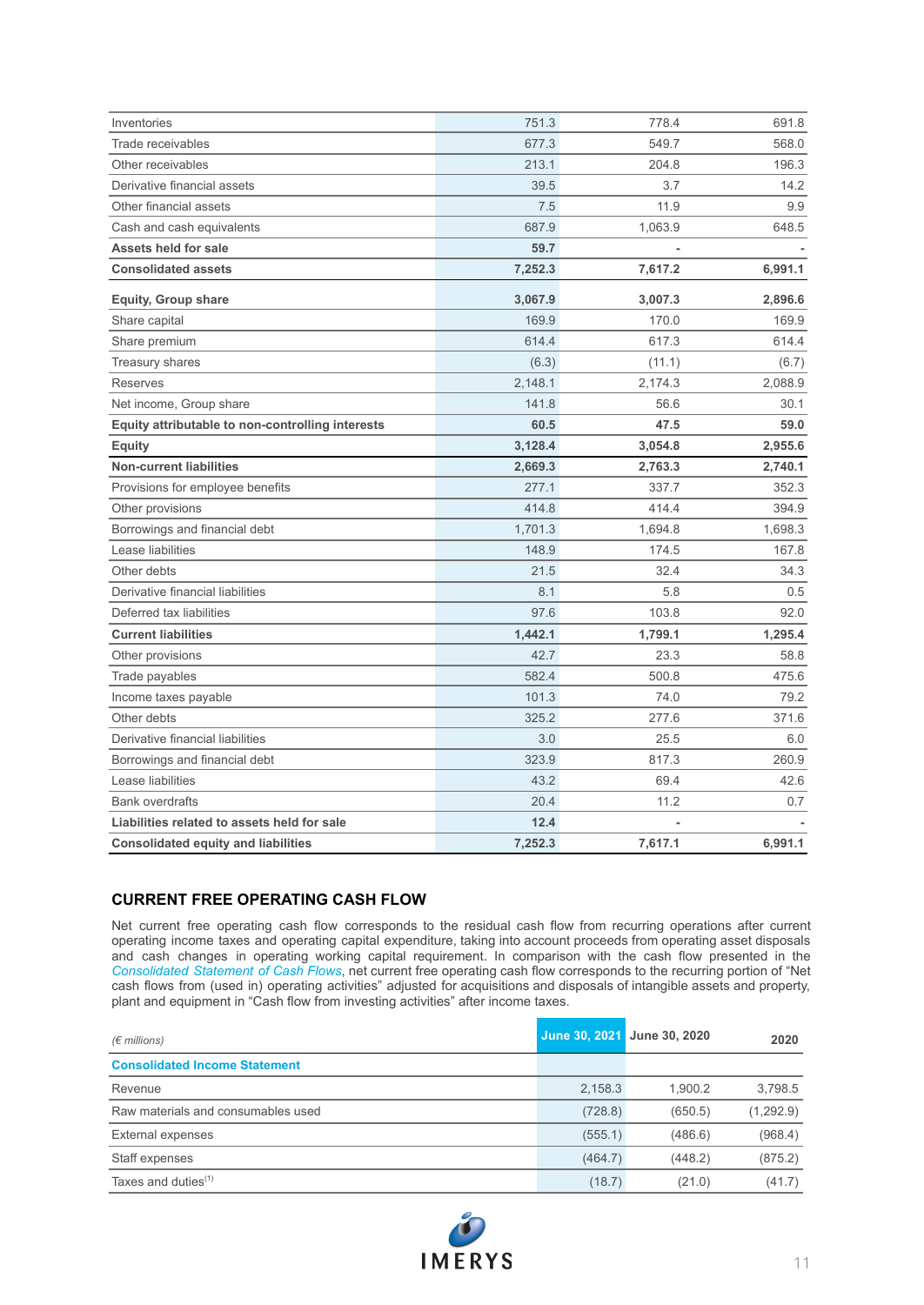| Other current income and expenses                                                                                 | 13.9    | 0.1     | 20.5    |
|-------------------------------------------------------------------------------------------------------------------|---------|---------|---------|
| <b>Adjustments</b>                                                                                                |         |         |         |
| Change in provisions for employee benefits                                                                        | (2.8)   | (1.9)   | (2.5)   |
| Change in current operating write-downs and provisions                                                            | 1.4     | (4.0)   | (10.0)  |
| Share in net income of joint ventures and associates                                                              | (5.5)   | 1.1     | (1.2)   |
| Dividends received from joint ventures and associates                                                             | 2.4     | 0.4     | 4.4     |
| <b>Current EBITDA</b>                                                                                             | 400.4   | 289.6   | 631.5   |
| <b>Income taxes</b>                                                                                               |         |         |         |
| Notional tax on current operating income                                                                          | (66.1)  | (37.0)  | (83.0)  |
| <b>Adjustments</b>                                                                                                |         |         |         |
| Change in operational working capital requirement <sup>(2)</sup>                                                  | (62.7)  | 46.4    | 74.9    |
| Carrying amount of intangible assets and property, plant and equipment<br>disposed of                             | 2.8     | 2.9     | 35.7    |
| Net current operating cash flow                                                                                   | 274.4   | 301.9   | 659.1   |
| <b>Investing activities</b>                                                                                       |         |         |         |
| Acquisitions of intangible assets and property, plant and equipment <sup>(3)</sup>                                | (142.7) | (149.4) | (262.1) |
| Additions to right-of-use assets                                                                                  | (9.5)   | (13.4)  | (23.5)  |
| Net current free operating cash flow                                                                              | 122.2   | 139.1   | 373.5   |
| (1) Consolidated Income Statement                                                                                 |         |         |         |
| (2) Change in operating working capital requirement<br>(Consolidated Statement of Cash Flows)                     | (62.7)  | 46.4    | 74.9    |
| Adjustments for decrease (increase) in inventories                                                                | (55.7)  | 16.7    | 86.3    |
| Adjustments for decrease (increase) in trade receivables                                                          | (103.0) | 52.6    | 34.9    |
| Adjustments for increase (decrease) in trade payables                                                             | 96.0    | (23.0)  | (46.3)  |
| (3) Acquisitions of intangible assets and property, plant and equipment<br>(Consolidated Statement of Cash Flows) | (142.7) | (149.4) | (262.1) |
| Acquisitions of intangible assets                                                                                 | (12.2)  | (11.9)  | (22.3)  |
| Acquisitions of property, plant and equipment                                                                     | (103.8) | (88.9)  | (231.6) |
| Change in payables on acquisitions of intangible assets and property, plant<br>and equipment                      | (26.7)  | (48.6)  | (8.2)   |

### **CHANGE IN NET FINANCIAL DEBT**

The following table presents the cash flow from non-recurring operations, i.e. non-recurring operating transactions, changes in the scope of consolidation, financing transactions and transactions with shareholders. These cash flows, added to the net current free operating cash flow from the previous table, give the total change in net financial debt.

| $(\epsilon$ millions)                                                                   | <b>June 30.</b><br>2021 | <b>June 30.</b><br>2020 | 2020    |
|-----------------------------------------------------------------------------------------|-------------------------|-------------------------|---------|
| Net current free operating cash flow                                                    | 122.2                   | 139.1                   | 373.5   |
| Income taxes                                                                            |                         |                         |         |
| Notional income tax on financial income (loss) and non-recurring income<br>and expenses | 4.9                     | 8.2                     | 17.1    |
| Change in current and deferred tax assets and liabilities                               | (1.7)                   | (31.5)                  | (16.4)  |
| Change in income tax payables and receivables                                           | 11.1                    | 12.6                    | 0.8     |
| Income taxes paid on non-recurring income and expenses                                  | 3.6                     | 13.0                    | 17.7    |
| <b>Consolidated Income Statement</b>                                                    |                         |                         |         |
| Financial income (loss)                                                                 | (18.0)                  | (29.2)                  | (61.4)  |
| Other operating income and expenses                                                     | (21.7)                  | (20.7)                  | (160.5) |
| <b>Adjustments</b>                                                                      |                         |                         |         |
| Change in non-operating working capital requirement                                     | (47.0)                  | (5.3)                   | 34.7    |

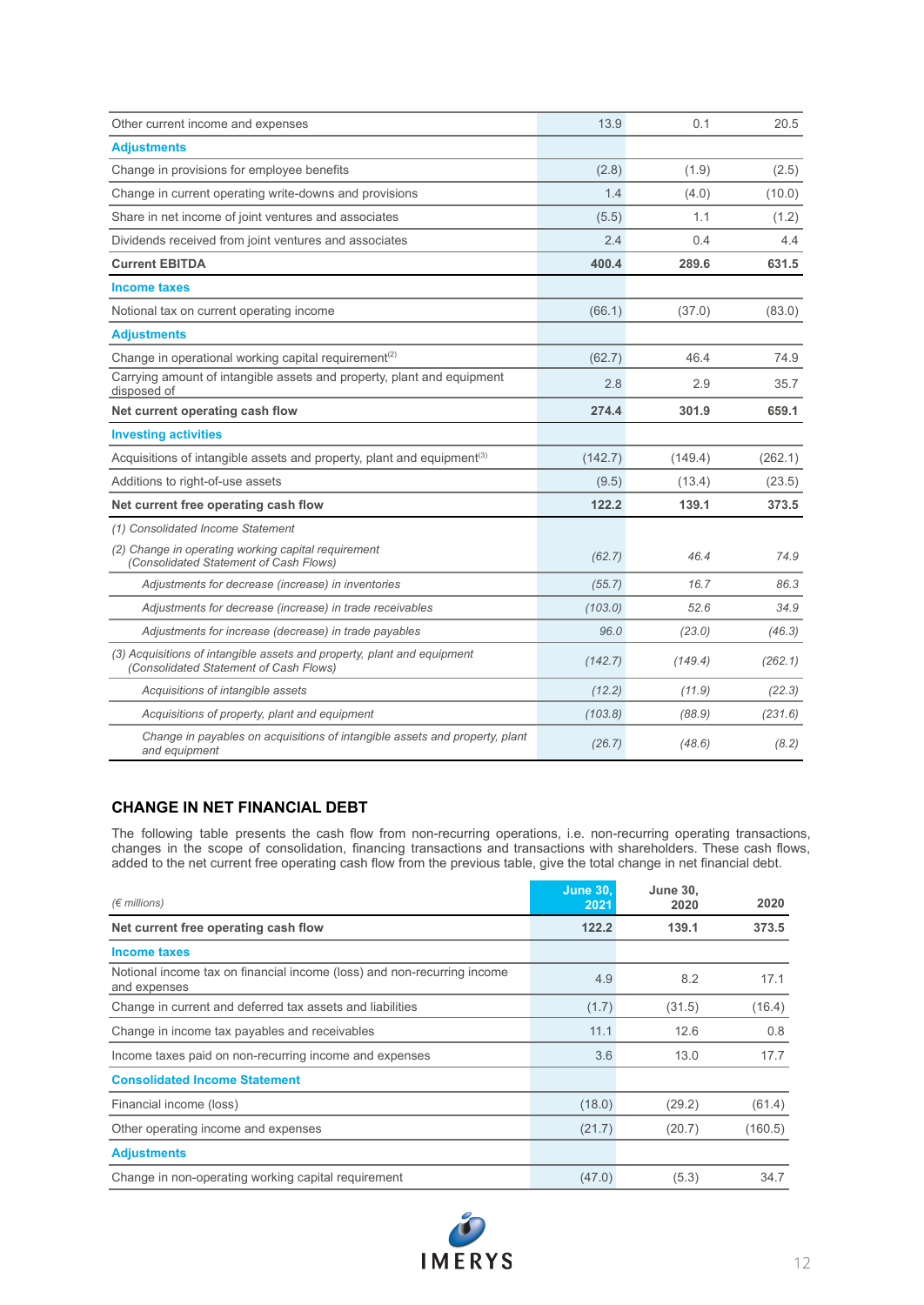| Change in financial write-downs and provisions                                    | 1.7    | 2.1                      | 4.1    |
|-----------------------------------------------------------------------------------|--------|--------------------------|--------|
| Change in fair value of hedging instruments                                       |        | 0.4                      | 0.4    |
| Non-recurring impairment losses                                                   | (1.7)  |                          | 12.7   |
| Change in non-recurring write-downs and provisions                                | (9.3)  | (26.1)                   | 48.2   |
| Investments in associates                                                         | 1.4    |                          | 8.9    |
| Gain (loss) on businesses disposed of                                             | (3.8)  | 1.3                      | 2.7    |
| Gain (loss) on intangible assets and property, plant and equipment<br>disposed of | 0.7    | (0.3)                    | 1.3    |
| <b>Investing activities</b>                                                       |        |                          |        |
| Acquisition of businesses                                                         | (27.1) | (33.3)                   | (99.0) |
| Disposal of businesses                                                            | 17.6   |                          | 0.8    |
| Disposal of intangible assets and property, plant and equipment                   |        | 0.5                      | 0.5    |
| Loans and advances in cash received from (granted to) third parties               | 22.1   | 0.8                      | (0.1)  |
| <b>Equity</b>                                                                     |        |                          |        |
| Share capital increases (decreases)                                               | 0.8    | $\overline{\phantom{a}}$ |        |
| Disposals (acquisitions) of treasury shares                                       | (2.6)  | (1.7)                    | (0.5)  |
| Share-based payments                                                              | 4.6    | 2.9                      | 5.8    |
| <b>Dividends</b>                                                                  | (98.4) | (17.4)                   | (17.6) |
| Change in net financial debt excl. exchange rate effects                          | (40.6) | 15.6                     | 173.5  |

## **CONSOLIDATED STATEMENT OF CASH FLOWS**

| $(F$ millions)                                                                                                             | <b>June 30.</b><br>2021 | <b>June 30.</b><br>2020 | 2020   |
|----------------------------------------------------------------------------------------------------------------------------|-------------------------|-------------------------|--------|
| <b>Net income</b>                                                                                                          | 146.9                   | 57.4                    | 32.3   |
| <b>Adjustments</b>                                                                                                         |                         |                         |        |
| Adjustments for depreciation and amortization                                                                              | 171.3                   | 161.6                   | 407.7  |
| Adjustments for impairment loss on goodwill                                                                                |                         |                         | 12.7   |
| Adjustments for impairment loss (reversal of impairment loss) recognized in<br>profit or loss, trade and other receivables | 0.2                     | 2.3                     | 1.0    |
| Adjustments for impairment loss (reversal of impairment loss) recognized in<br>profit or loss, inventories                 | (6.0)                   | (1.7)                   | 7.5    |
| Adjustments for provisions                                                                                                 | (14.6)                  | (30.3)                  | (32.7) |
| Adjustments for share-based payments                                                                                       | 4.6                     | 2.9                     | 5.8    |
| Adjustments for losses (gains) on disposal of non-current assets                                                           | (7.3)                   | 0.1                     | 1.6    |
| Adjustments for undistributed profits from joint ventures and associates                                                   | (4.1)                   | 1.1                     | 7.7    |
| Adjustments for net interest income and expense                                                                            | 18.3                    | 23.0                    | 42.0   |
| Adjustments for fair value losses (gains)                                                                                  | 0.4                     | 5.5                     | 0.4    |
| Other adjustments for non-cash items                                                                                       | 1.3                     | 1.1                     | 2.2    |
| Other adjustments for which cash effects are investing or financing cash<br>flow                                           | 1.4                     | 1.3                     | 2.3    |
| Change in working capital requirement                                                                                      | (109.7)                 | 41.1                    | 109.5  |
| Adjustments for decrease (increase) in inventories                                                                         | (55.7)                  | 16.7                    | 86.3   |
| Adjustments for decrease (increase) in trade receivables                                                                   | (103.0)                 | 52.6                    | 34.9   |
| Adjustments for increase (decrease) in trade payables                                                                      | 96.0                    | (23.0)                  | (46.3) |
| Adjustments for other receivables and debts                                                                                | (47.0)                  | (5.3)                   | 34.6   |
| Adjustments for income tax expense                                                                                         | 58.3                    | 24.8                    | 44.2   |

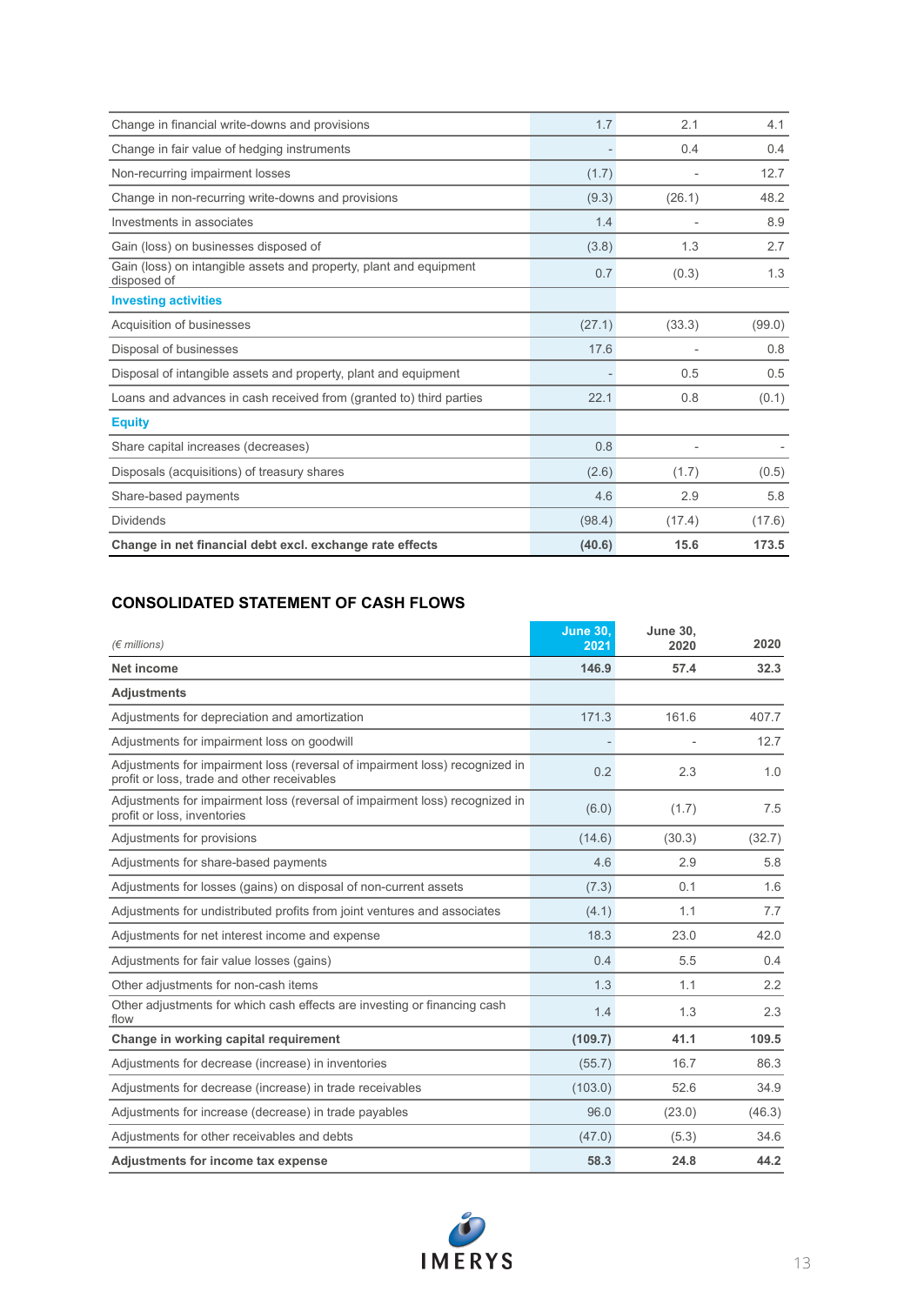| Net cash flow from (used in) operations                                                      | 261.2                   | 290.0                   | 644.2   |
|----------------------------------------------------------------------------------------------|-------------------------|-------------------------|---------|
| Interest paid                                                                                | (12.3)                  | (17.3)                  | (46.5)  |
| Income taxes refund (paid)                                                                   | (48.3)                  | (34.6)                  | (63.9)  |
| Adjustments for dividends received                                                           | (0.5)                   |                         |         |
| Adjustments for dividends received from joint ventures and associates                        | 2.4                     | 0.4                     | 4.4     |
| Net cash flows from (used in) operating activities                                           | 202.4                   | 238.6                   | 538.2   |
| $(\epsilon$ millions)                                                                        | <b>June 30.</b><br>2021 | <b>June 30.</b><br>2020 | 2020    |
| Acquisitions of intangible assets                                                            | (12.2)                  | (11.9)                  | (22.3)  |
| Acquisitions of property, plant and equipment                                                | (103.8)                 | (88.9)                  | (231.6) |
| Change in payables on acquisitions of intangible assets and property,<br>plant and equipment | (26.7)                  | (48.6)                  | (8.2)   |
| Cash flows used in (from gaining) control of subsidiaries or other<br>businesses             | (28.1)                  | (34.5)                  | (71.3)  |
| Proceeds from disposals of intangible assets and property, plant and<br>equipment            | 5.3                     | 4.3                     | 38.7    |
| Cash flows from losing control of subsidiaries or other businesses                           | 16.8                    |                         | 0.5     |
| Cash advances and loans granted to third parties                                             | 54.8                    | 3.5                     | 4.9     |
| Cash receipts from repayment of advances and loans granted to third<br>parties               | (30.1)                  | (2.7)                   | (7.8)   |
| Interest received                                                                            | 1.4                     | 1.4                     | 2.4     |
| Cash flow from investing activities                                                          | (122.7)                 | (177.4)                 | (294.7) |
| Proceeds from issuing shares                                                                 | 0.8                     |                         |         |
| Payments to acquire or redeem treasury shares                                                | (2.6)                   | (1.7)                   | (0.5)   |
| Dividends paid                                                                               | (97.9)                  | (17.4)                  | (17.6)  |
| Proceeds from borrowings                                                                     | 299.0                   | 322.9                   | 30.5    |
| Repayments of borrowings                                                                     | (5.5)                   | (24.2)                  | (294.0) |
| Payments of lease liabilities                                                                | (26.6)                  | (33.7)                  | (79.3)  |
| Other cash inflows (outflows)                                                                | (234.2)                 | 116.2                   | 144.2   |
| Cash flow from financing activities                                                          | (67.0)                  | 362.1                   | (216.9) |
| Change in cash and cash equivalents                                                          | 12.7                    | 423.4                   | 26.6    |

| $(\epsilon$ millions)                                    | <b>June 30.</b><br>2021 | <b>June 30,</b><br>2020 | 2020   |
|----------------------------------------------------------|-------------------------|-------------------------|--------|
| Cash and cash equivalents at the beginning of the period | 647.8                   | 653.2                   | 653.2  |
| Change in cash and cash equivalents                      | 12.8                    | 423.4                   | 26.6   |
| Effect of exchange rate changes                          | 7.0                     | (23.9)                  | (32.0) |
| Cash and cash equivalents at the end of the period       | 667.6                   | 1.052.7                 | 647.8  |
| Cash                                                     | 481.8                   | 7929                    | 455.2  |
| Cash equivalents                                         | 206.1                   | 2710                    | 193.3  |
| <b>Bank overdrafts</b>                                   | (20.4)                  | (11.2)                  | (0.7)  |